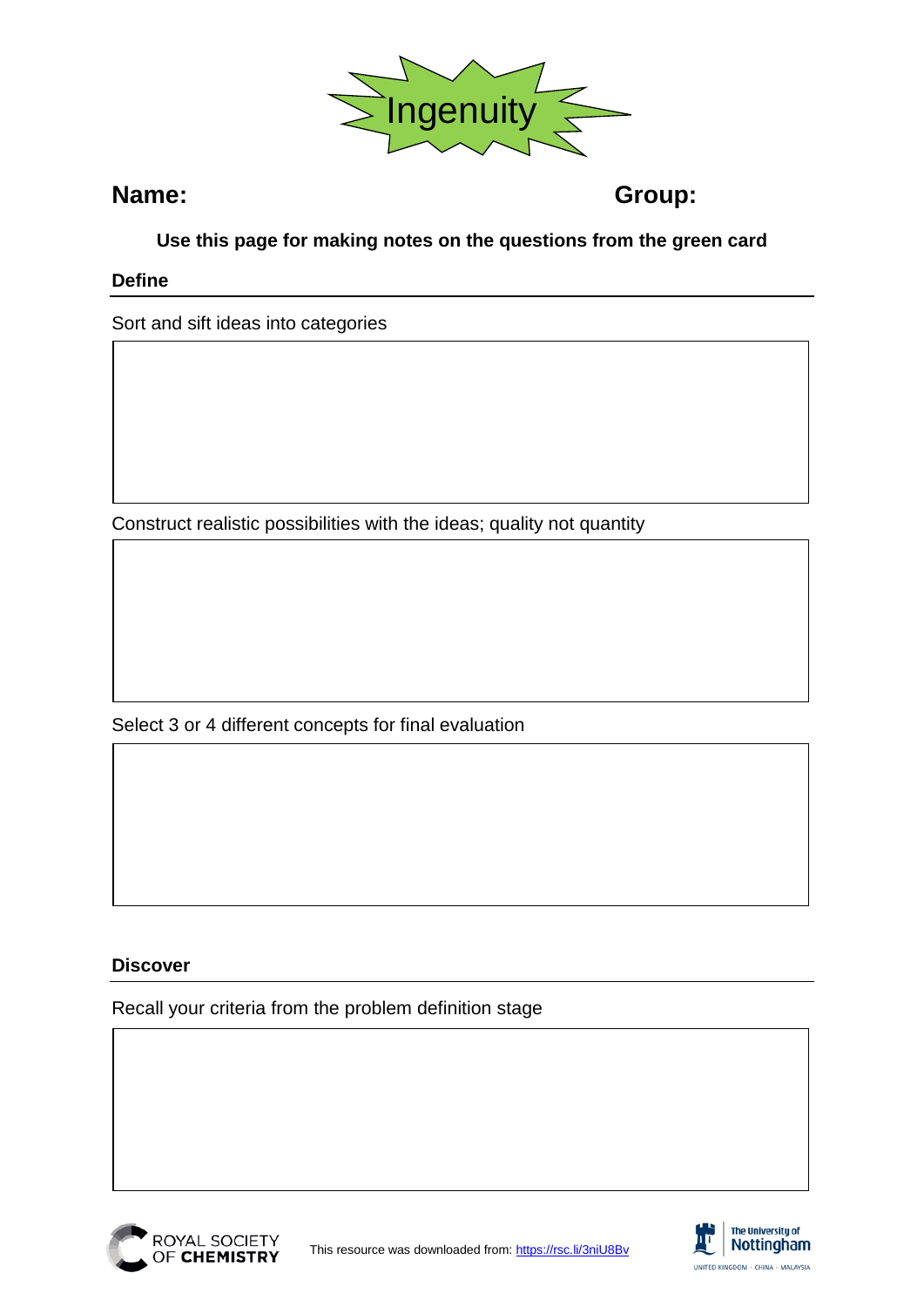Choose your optimal solution

# **Determine**

Present your chosen solution as a clear proposal

Examine all possible barriers to acceptance

Produce an implementation plan



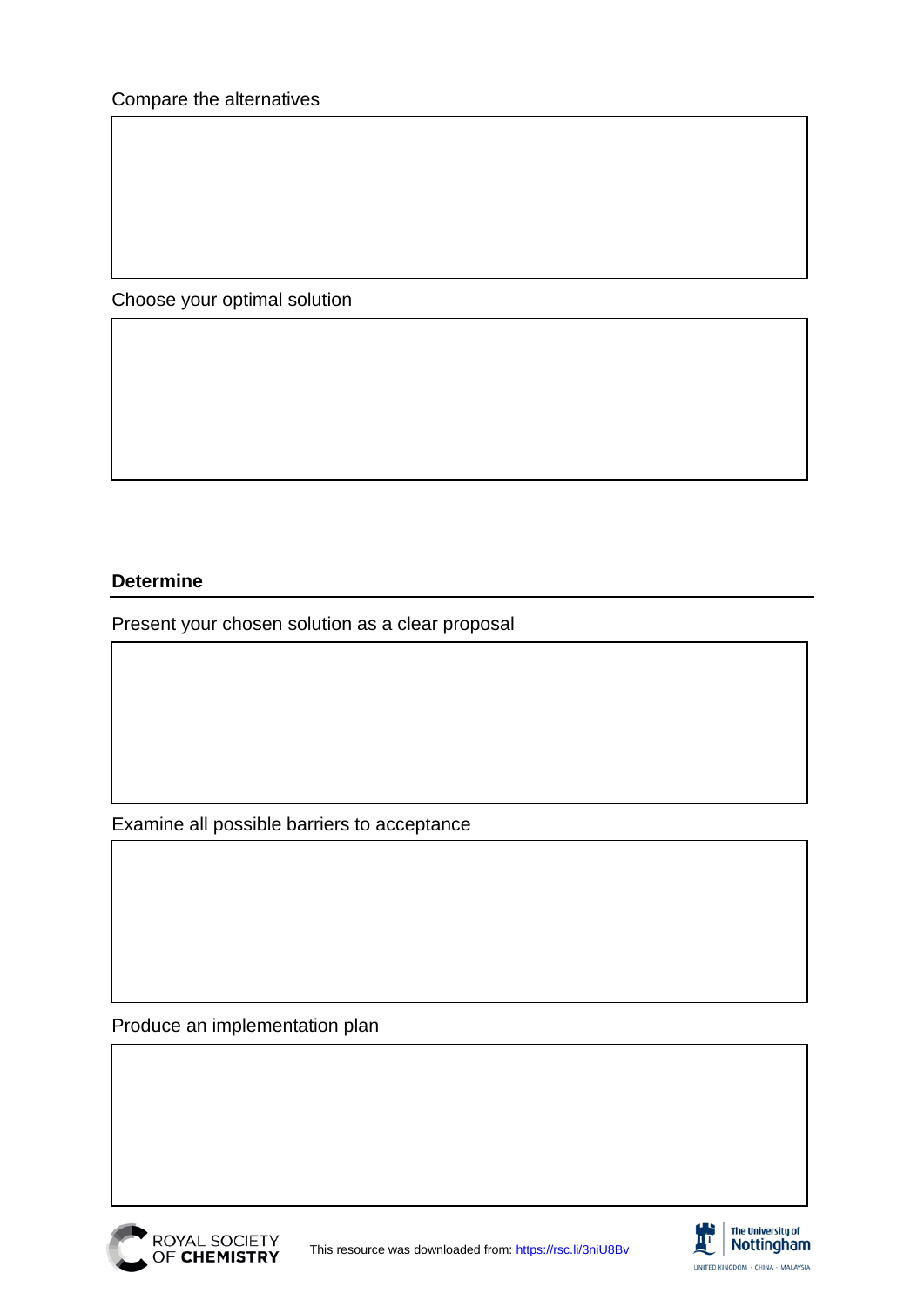

**Name: Group:**

# **Use this page for making notes on the questions from the yellow card**

### **Define**

Present a clear explanation of the problem

Construct a stretegy to tackle the problem

Compose a short, consice statement of all or part of the problem that is to be addressed

### **Discover**

Seek analogies from other domains



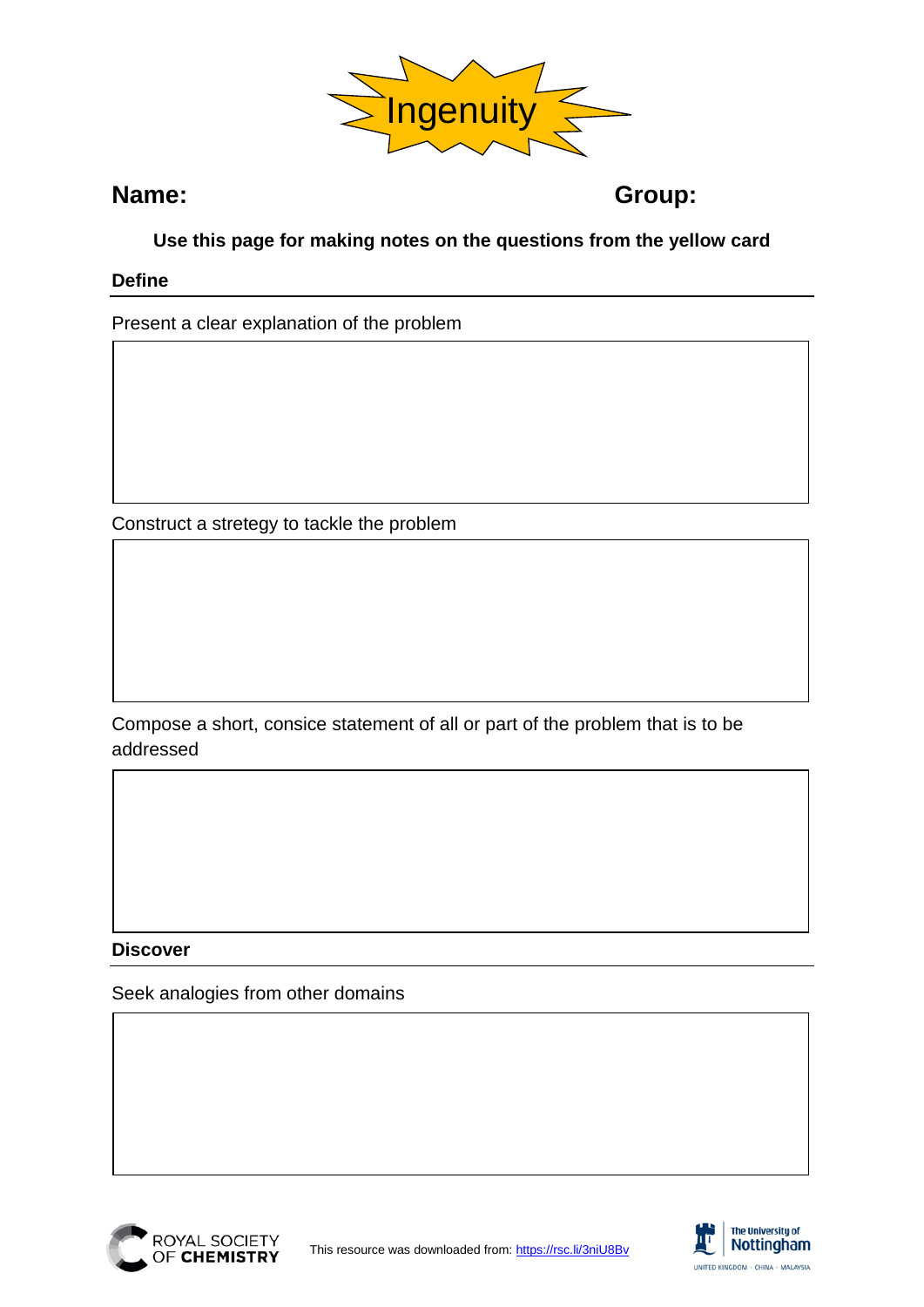Find as many ideas as possible

# **Determine**

Reflect upon the nature and diversity of those ideas

Have all the permutations and combinations been explored?

Have enough ideasbeen producted for novel concepts to emerge?



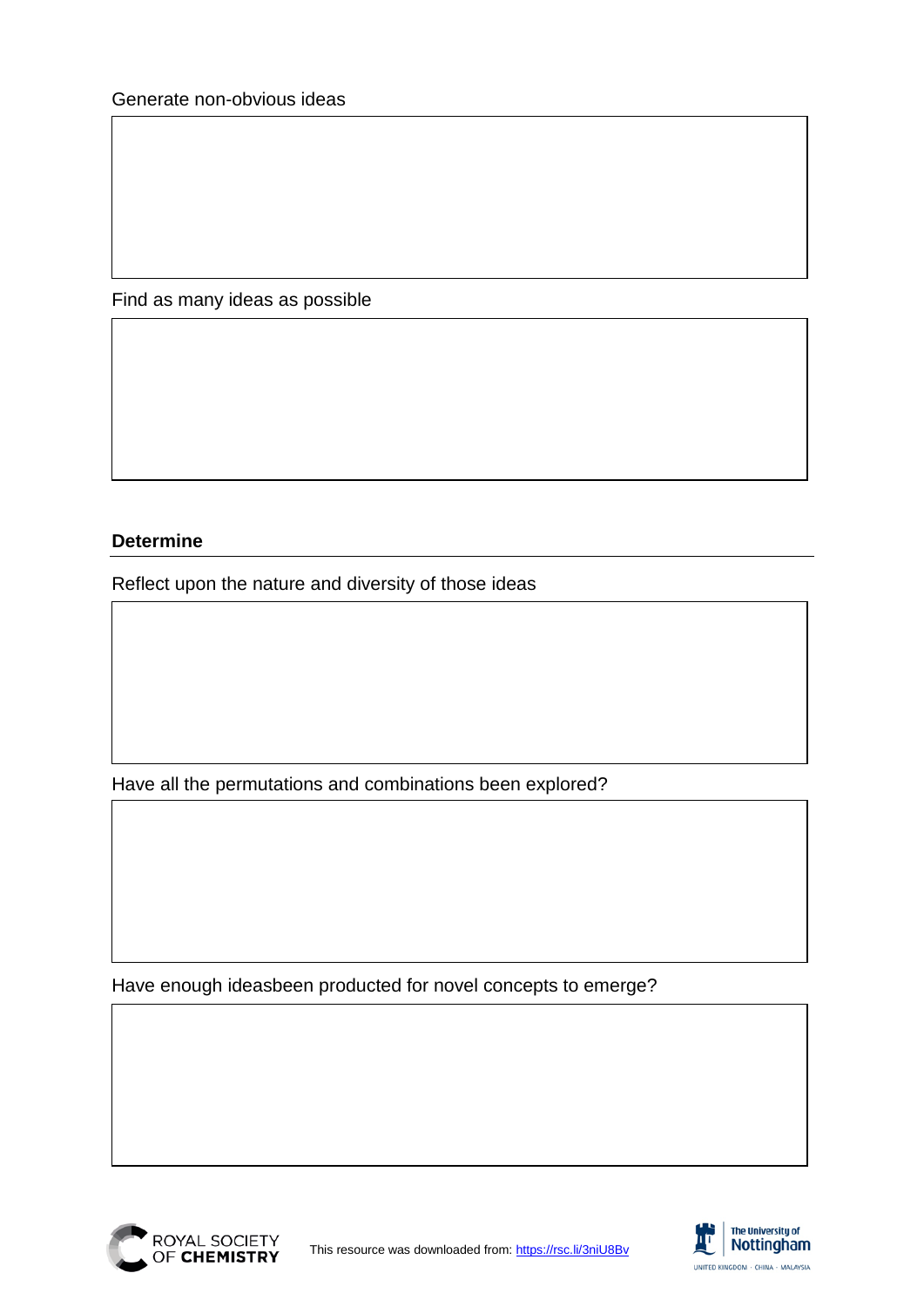

**Name: Group:**

# **Use this page for making notes on the questions from the red Ingenuity card**

### **Define**

How does the problem manifest itself?

Who does the problem affect?

What is the impact of the problem?

### **Discover**

How does the problem work?